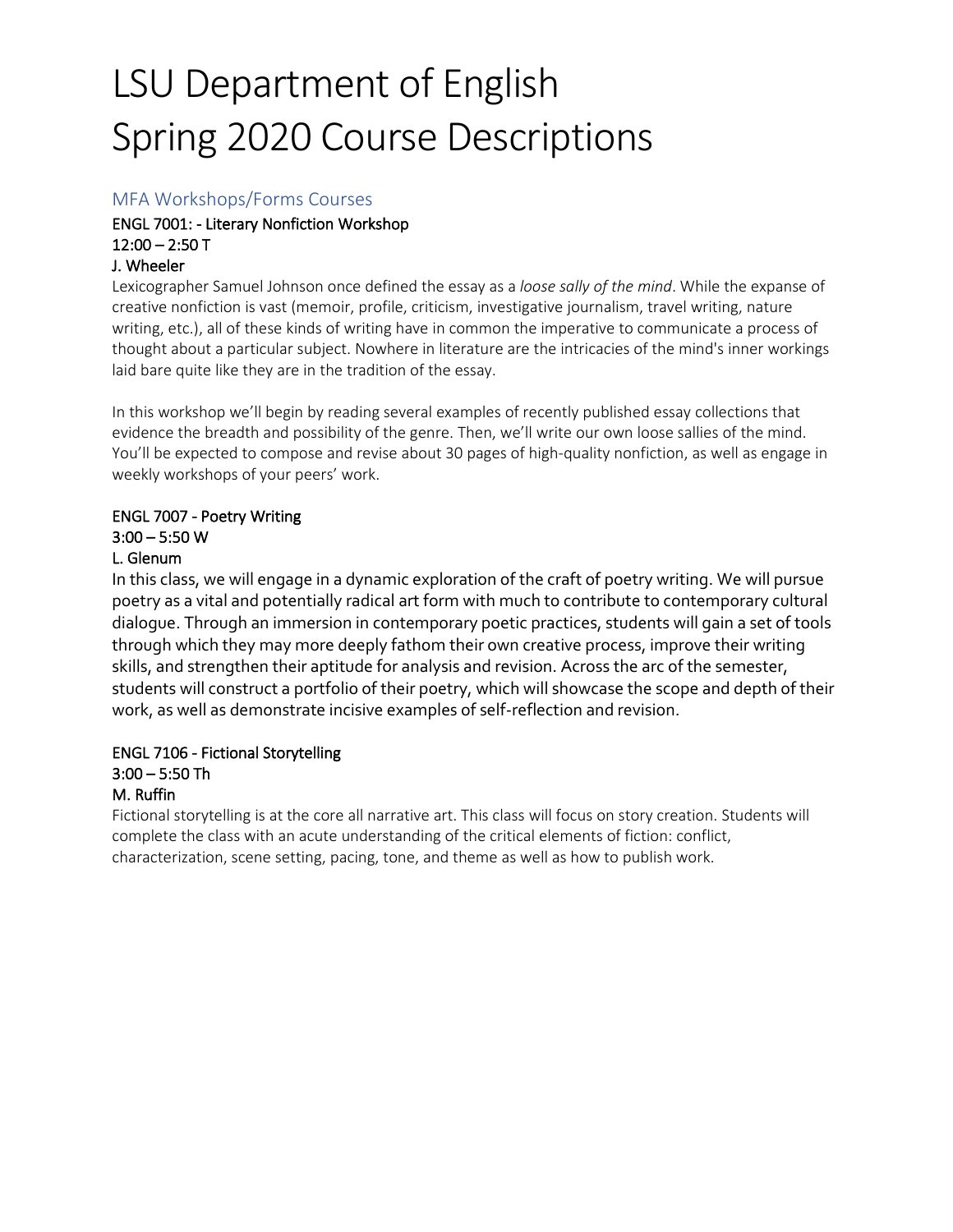#### PhD Seminars

#### ENGL 7221 - Ecocriticisms 3:30-6:20 M C. Barrett

This seminar explores some of the currents in ecocritical theory and approaches to literature. We will adopt a couple short early modern texts to think with throughout the term, but the course will center on theoretical mand critical texts on an array of practices and topics including (but not limited to): ecomaterialisms, new materialisms, and object-oriented ontologies of environment; queer ecology; ecofeminisms; hydrofeminisms and blue ecologies; kinship and trans-speciesism; environmental justice; and the work of representation in the Anthropocene/Capitalocene/Plasticene. Seminar is geared toward all grad students (MA, MFA, and PhD), with written work tailored by and with each participant. No prior experience in early modern literature or ecocriticism is required, but we will contour the seminar agenda to meet the interests of those with existing knowledge in either/both field/s.

# ENGLISH 7222 - The Politics of Poetry 12:30-3:20 M

#### S. Weinstein

We often talk about poetry as though it's a single, monolithic genre of literature. Of course, it's not there have been many poetries over the course of millenia, as there have been many purposes for poetic expression. Accompanying the existence of many poetries, there have long been tensions over which poetries and poets count as the real poetic deal. In this seminar, we will dive into such tensions, tracing the claims people have made for and about poetry in different eras and how those claims are embedded in dynamics of power - who gets published, who gets paid, who gets employed to transmit traditions. We will read manifestos, ars poeticas (the dreaded "poetry about poetry"), histories, and literary criticism, and will investigate recent debates, clashes, and implosions among contemporary poets and poetries. Students will be encouraged to develop their own statements on the purposes of poetry.

#### ENGL 7521 - Rhetoric: Theory and Practice from Plato to Virginia Woolf 3:00 – 5:50 Th

#### M. Zerba

This seminar will feature readings from the most influential theorists of rhetoric in antiquity and interweave them with practical analysis of literary texts. Theoretical readings will be drawn from the works of the Sophists, Plato, and Aristotle. We will apply their ideas to the rhetoric of the Shakespearean soliloquy; to rhetorics of sexuality, especially in the work of C.P. Cavafy (1863-1933) and Virginia Woolf (1882-1941); and rhetorics of race in a Caribbean setting, especially in the work of Aimé Césaire (1913- 2008) and Derek Walcott (1930-2017). Students will learn fundamental concepts in rhetorical theory and devise ways of using them to interpret literary texts drawn from a wide range of cultures from around the world. Requirements will include weekly short response papers about two pages in length, a ten-page midterm paper, and a fifteen-page final paper that may be either research oriented or based on a close rhetorical analysis of a text.

#### ENGL 7920: The Dissertation Writing Workshop  $3:00 - 5:50$  T

#### B. Kahan

*\*\*This course is by permission of instructor. Student must have passed the general exam requirements before signing up for this course. Contact the Graduate Studies Office if you have questions.*